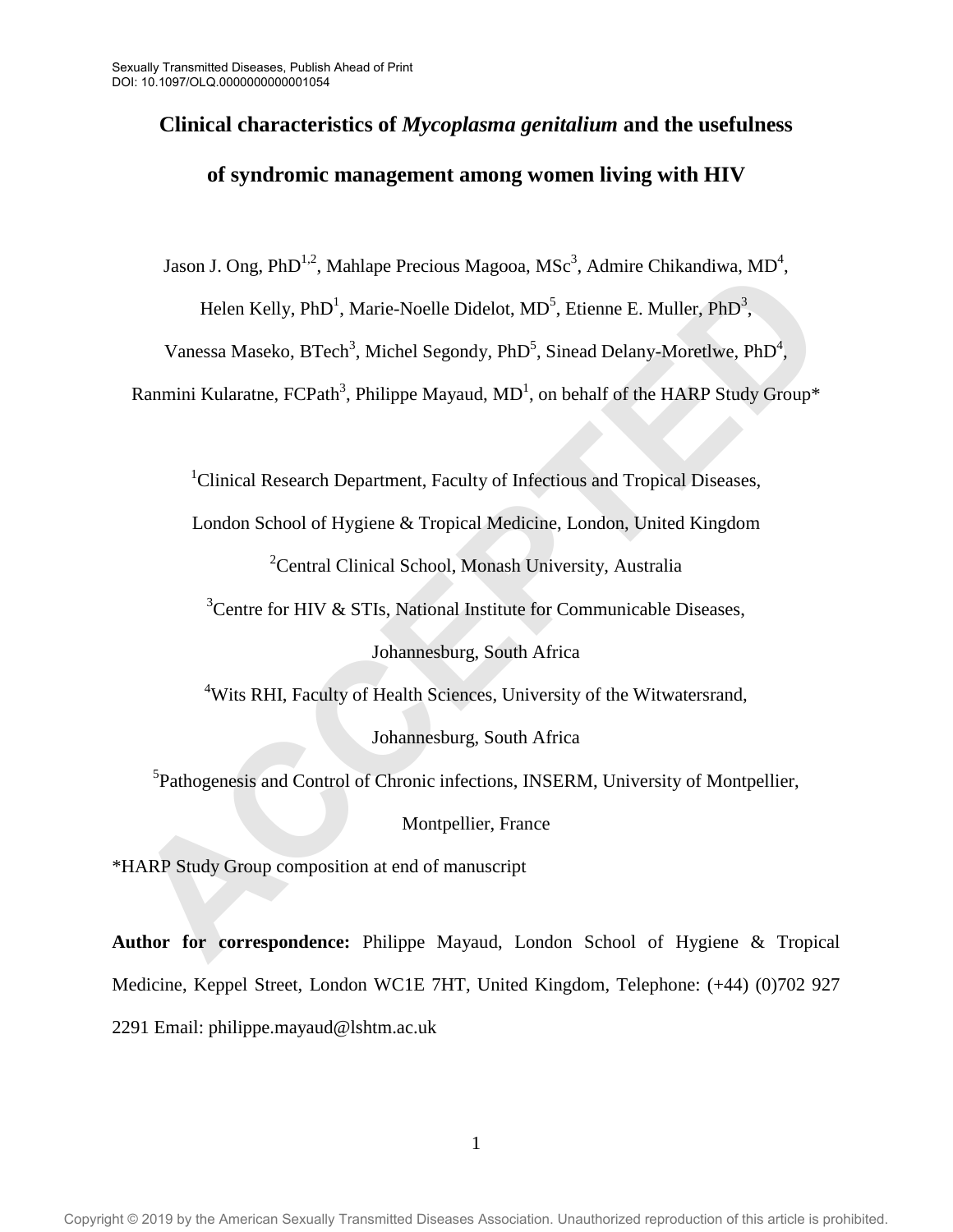**Alternate author for correspondence:** Jason J. Ong, London School of Hygiene & Tropical Medicine, Keppel Street, London WC1E 7HT, United Kingdom, Telephone: (+44) (0)7848 698 770

# **SHORT SUMMARY**

A study of women living with HIV (WLHIV) found that *Mycoplasma genitalium* (MG) is as common (~7% prevalence) as other cervical STIs and syndromic management would miss twothirds of infections.

# **ABSTRACT**

We report the clinical symptoms and examination findings of *Mycoplasma genitalium* (MG) in women living with HIV (WLHIV) in South Africa. If we relied on syndromic management alone to treat MG, only 15/46 of MG-infected women would have received appropriate treatment: sensitivity 32.6% (95%CI: 19.5-48.0) and specificity 67.4% (95%CI: 63.4-71.2). **HORT SUMMARY**<br>
study of women living with HIV (WLHIV) found that *Mycoplasma genitalium* (MG) is<br>
study of women living with HIV (WLHIV) found that *Mycoplasma genitalium* (Wd)<br>
itds of infections.<br> **BSTRACT**<br>
it export t

**Keywords:** *Mycoplasma genitalium*, sexually transmitted infections (STI), clinical presentation, management, women, HIV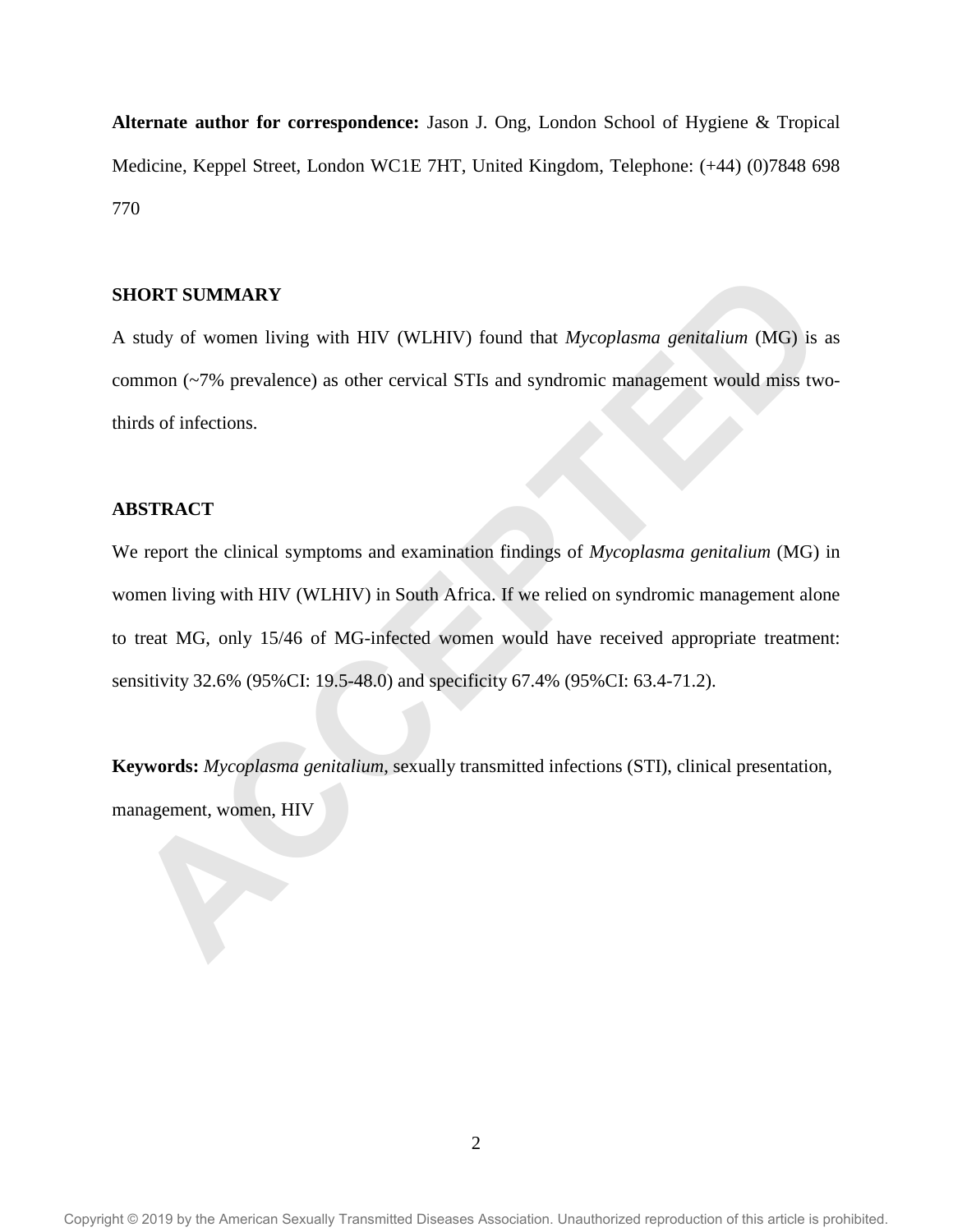# **BACKGROUND**

*Mycoplasma genitalium* (MG) is a sexually transmitted infection (STI) which may be associated with cervicitis, pelvic inflammatory disease (PID), preterm delivery, infertility, spontaneous abortion and HIV acquisition.(1) MG prevalence in the general population is estimated to be 1- 2%.(2, 3)

Molecular diagnostic assays for MG are available and have regulatory approval in many countries including Europe, United States, the Middle East, Africa, Australia, New Zealand and parts of Asia. However, due to high costs of such detection methods (for MG as well as for chlamydia and gonorrhoea), few low- and middle-income countries are able to afford STI testing for these pathogens, and instead rely on syndromic management.(4) Though the syndromic approach is pragmatic when expensive diagnostics are not available, it has been criticized for its ineffectiveness in controlling STIs in multiple contexts.(5) Moreover, those infected with an STI but without symptoms or a clear syndrome would not receive treatment. **ACCEPTED**

To date, studies have suggested that HIV-negative women with MG may be more likely to have post-coital bleeding and abnormal vaginal discharge compared to women not infected with MG(2, 6), but detailed symptomatology of MG infection in WLHIV has not been extensively described. This study aims to determine the prevalence and clinical correlates of MG in WLHIV in South Africa and estimate the proportion of missed MG cases by syndromic management.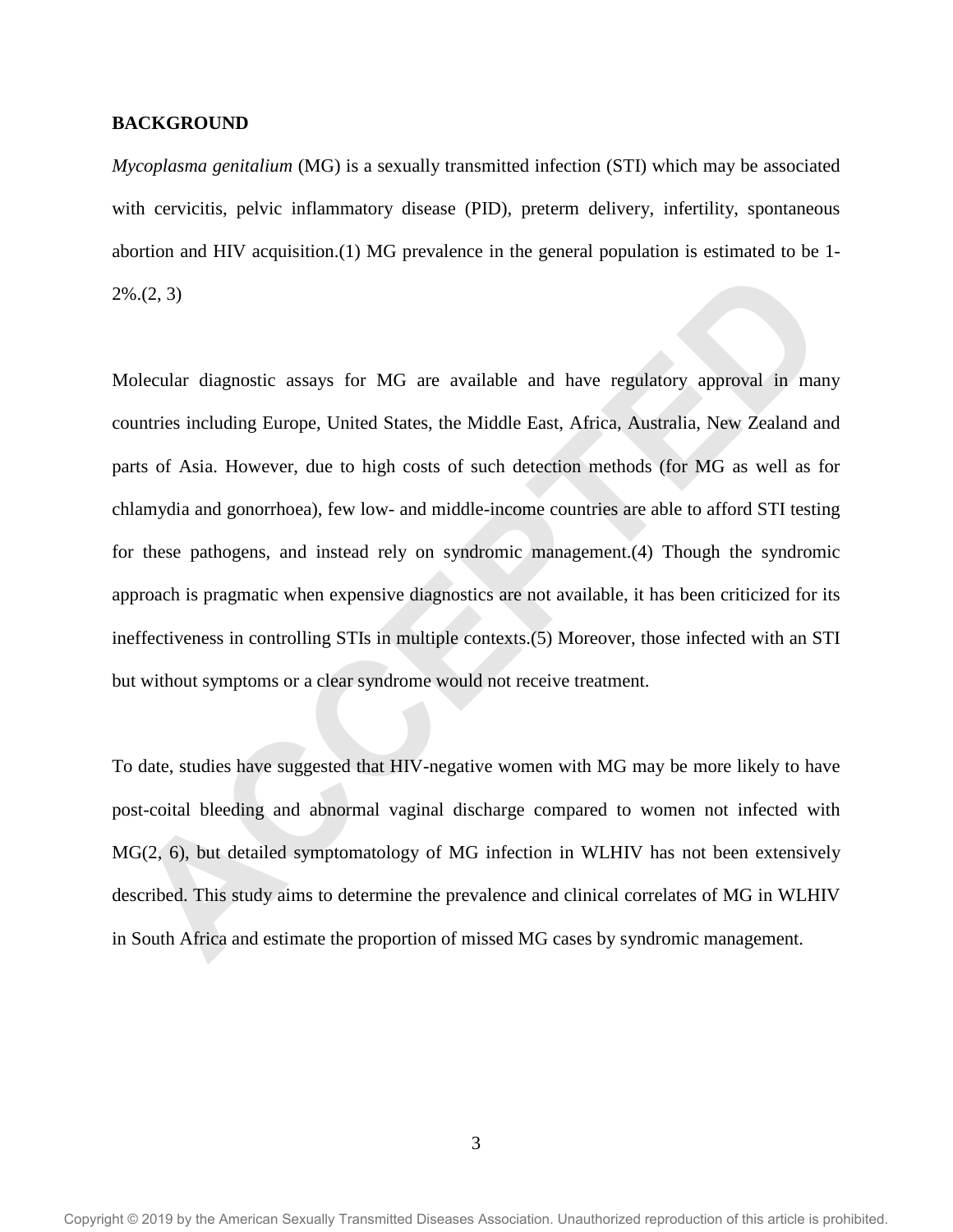# **METHODS**

# **Study population**

Cervical specimens used for MG detection were collected as part of an evaluation study of cervical cancer screening strategies in Burkina Faso and South Africa, as previously described *(HARP - HPV in Africa Research Partnership).*(7) Inclusion criteria were WLHIV, aged 25-50 years, and residing in Ouagadougou or Johannesburg. This analysis focuses on WLHIV recruited in South Africa, as MG prevalence was found to be low in Burkina Faso (4/615, 0.6%). WLHIV were recruited from primary health care centres and surrounding communities in Johannesburg from December 2011 to October 2012. Data on self-reported clinical symptoms, suspected STI syndromes, socio-demographic and behavioural characteristics were collected by intervieweradministered questionnaire. All participants were examined by trained study nurses and the following examination findings were recorded: vulval and/or vaginal inflammation, vaginal discharge and/or endocervical discharge, cervical contact bleeding, and pelvic pain on bimanual palpation. We also recorded information on the prescription of antibiotics according to the syndromic diagnosis made during the study visit which may be active against MG. HARP - HPV in Africa Research Partnership).(7) Inclusion criteria were WLHIV, aged 25-<br>ears, and residing in Ouagadougou or Johannesburg. This analysis focuses on WLHIV recruits<br>South Africa, as MG prevalence was found to

#### **Specimen collection and laboratory analysis**

For all women, a cervical swab was collected to detect *Mycoplasma genitalium*, *Chlamydia trachomatis*, *Neisseria gonorrhoeae* and *Trichomonas vaginalis* using a validated in-house realtime multiplex polymerase chain reaction (mPCR) assay. Specimens that tested MG positive with the in-house mPCR assay were confirmed with the commercial Sacace MG real-time PCR assay (Sacace Biotechnologies, Como, Italy). All real-time PCR assays were performed using the Rotor-Gene platform (Qiagen, Hilden, Germany). We collected an ecto/endocervical swab using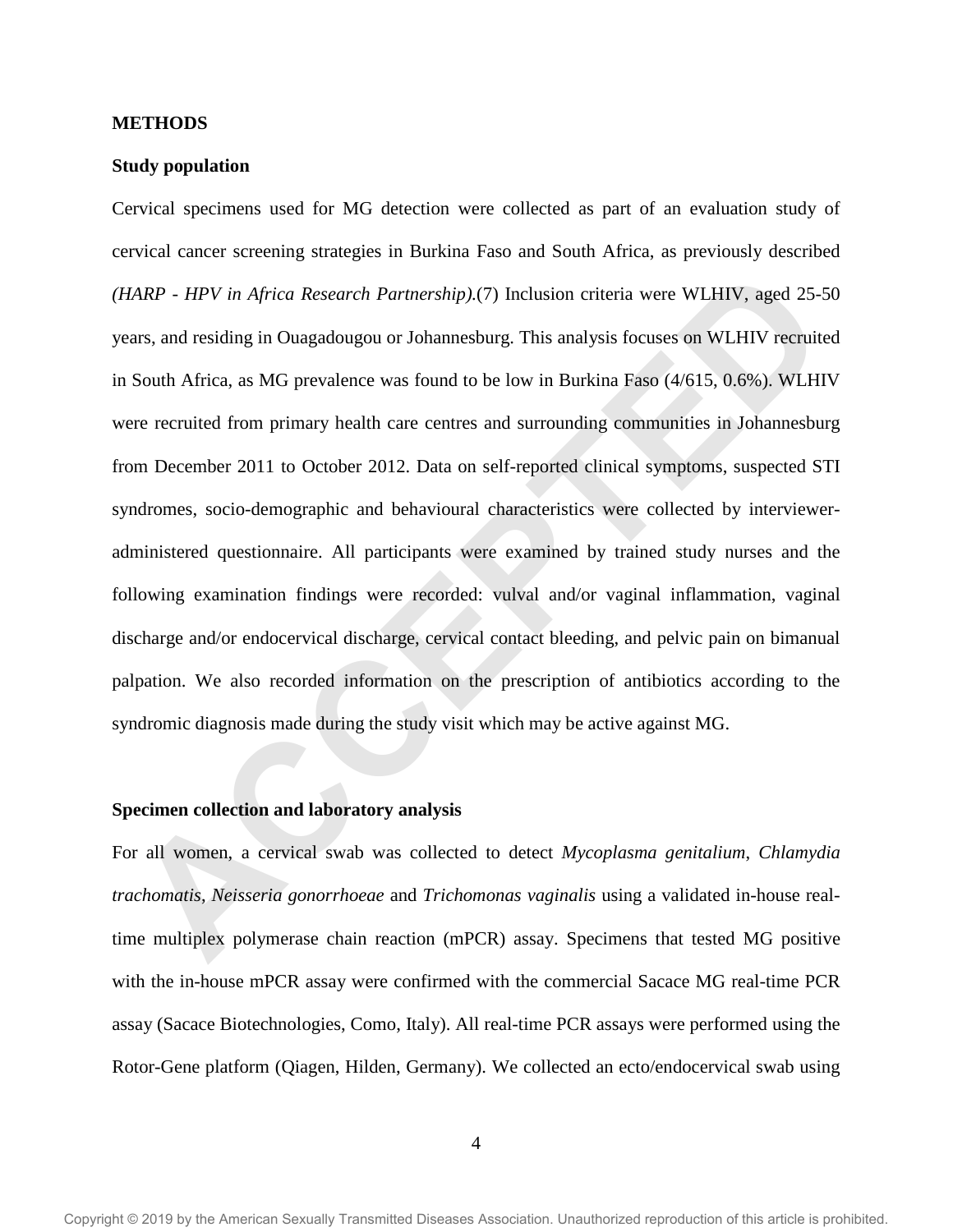Digene cervical sampler (Qiagen, Courtaboeuf, France) for human papillomavirus (HPV) testing (Digene HC-II, Qiagen, Gaithersburg, Maryland USA) and genotyping (INNO-LiPA HPV genotyping Extra assay, Innogenetics, Courtaboeuf, France). A vaginal smear was Gram-stained for the diagnosis of bacterial vaginosis (BV, Nugent's score of 7-10) and *Candida* spp.

Venous blood was taken to perform herpes simplex virus type 2 (HSV-2) serology (Kalon IgG2 ELISA, Kalon Diagnostics, Guilford, UK), *Treponema pallidum* haemagglutination assay (TPHA) and Immutrep® rapid plasma reagin (RPR) test (Omega Diagnostics,Scotland, UK), HIV-1 plasma viral load (Cobas Taqman, Roche Diagnostics, New Jersey, USA) and CD4<sup>+</sup> Tlymphocyte count (FACScount, Becton-Dickinson, Franklin Lakes, New Jersey, USA).

# **Statistical analysis**

Multinomial multivariable logistic regression was used to compare women with no detectable pathogens (i.e. negative for MG and other STIs or reproductive tract infections (RTIs) such as BV and candidiasis) to women with: 1) MG positive, mono-infection; 2) MG positive, coinfected with other STI/RTI; and 3) MG negative but presence of other STI/RTI. We calculated adjusted odds ratios (AORs) alongside 95% confidence intervals (CI). Sensitivity was calculated as the probability of symptoms among those with MG, and specificity is the fraction of those without MG who do not have symptoms. Data were analyzed using STATA (StataCorp 2013) and we report our findings according to the STROBE statement. enous blood was taken to perform herpes simplex virus type 2 (HSV-2) serology (Kalon IgC<br>LISA, Kalon Diagnostics, Guilford, UK), *Treponema pallidum* haemagglutination assisted that and the UKP of the UKP, the USB control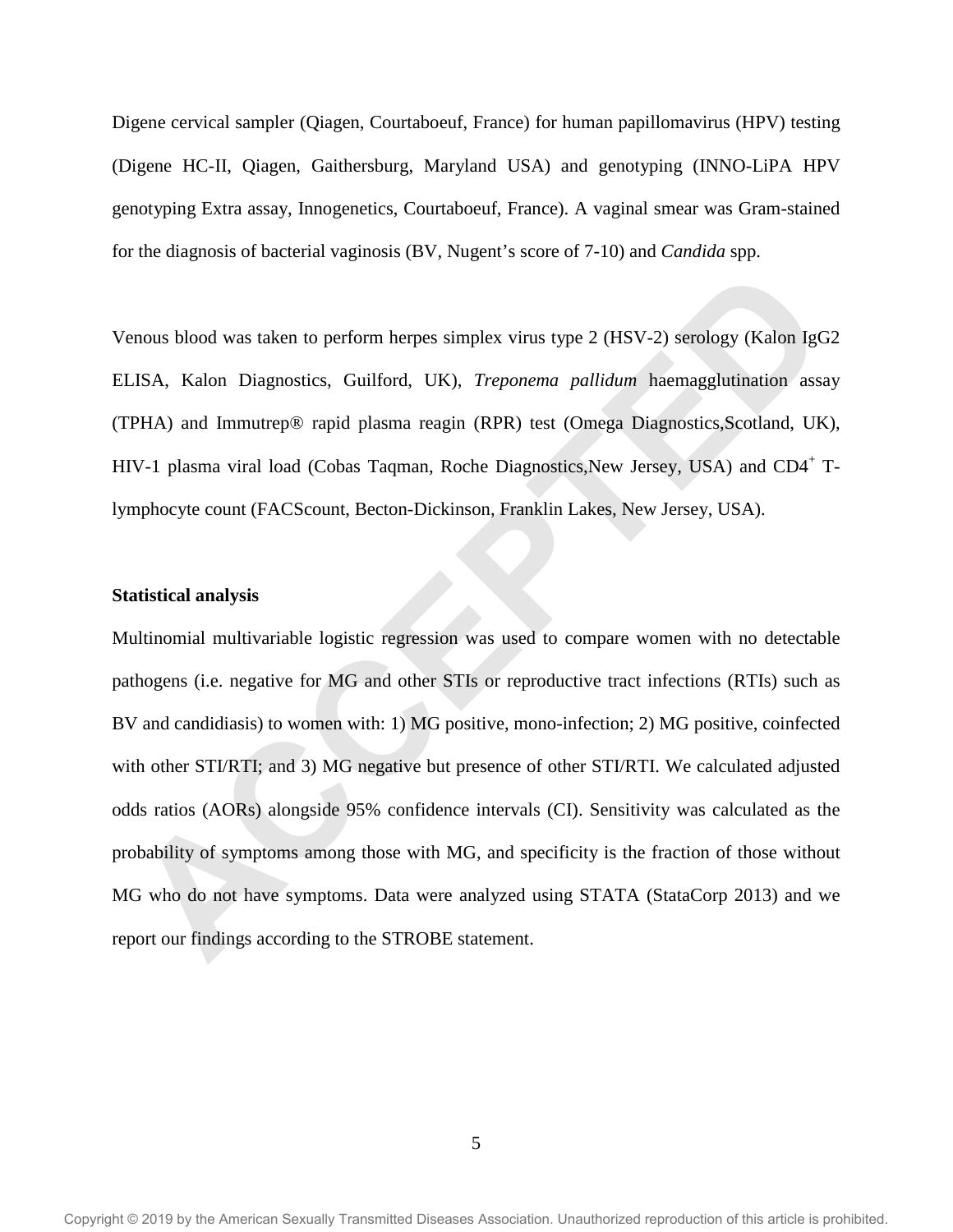# **RESULTS**

In total, 622 women with MG results (out of 623 women recruited) are included in this analysis (Supplementary Table 1). Their mean age was 35 years (+6.1), 43% had completed high school or above, and 82% reported having sex in the last three months.

MG was detected in 7.4% (46/622, 95%CI: 5.5-9.7), *Trichomonas vaginalis* in 16.2%(95%CI: 13.4-19.4), *Chlamydia trachomatis* in 5.0% (95%CI: 3.4-7.0), *Neisseria gonorrhoeae* in 2.3%(95%CI: 1.2-3.7), BV in 41.6%(95%CI: 37.6-45.6), and *Candida* spp. in 8.5%(95%CI: 6.4- 11.0). MG was a mono-infection in 16 women (2.6%) and MG with STI/RTI coinfection in 30 women (4.8%); whilst 343 women (55.1%) had no MG but another STI/RTI, and 233 women (37.5%) had no MG and no STI/RTI (uninfected). Symptoms were commonly reported by WLHIV: half of the women (52%, 343/623) reported at least one of the following symptoms: dysuria, genital itch, lower abdominal pain, vaginal discharge, dyspareunia, or post-coital bleeding. G was detected in 7.4% (46/622, 95%CI: 5.5-9.7). *Trichomonas vaginalis* in 16.2%(95%C<br>
A-19.4). *Chlamydia trachomatis* in 5.0% (95%CI: 3.4-7.0). *Netsseria generrhoeae*<br>
3%(95%CI: 12-3.7). BV in 41.6%(95%CI: 37.6-45.6),

Among women with MG, half were symptomatic (54%, 25/46). The most common STI/RTI coinfections were: BV (47.8%, 22/46), *T. vaginalis* (15.2%, 7/46), candidiasis (10.9%, 5/46), and *C. trachomatis* (4.4%, 2/46). In the 16 women with MG mono-infection, the majority were asymptomatic (75%, 12/16).

Table 1 presents the value of clinical symptoms or examination findings to diagnose MG. We assessed for differences between women who have no STI/RTI (uninfected) compared with women with: 1) MG mono-infection; 2) MG co-infected with another STI/RTI; and 3) no MG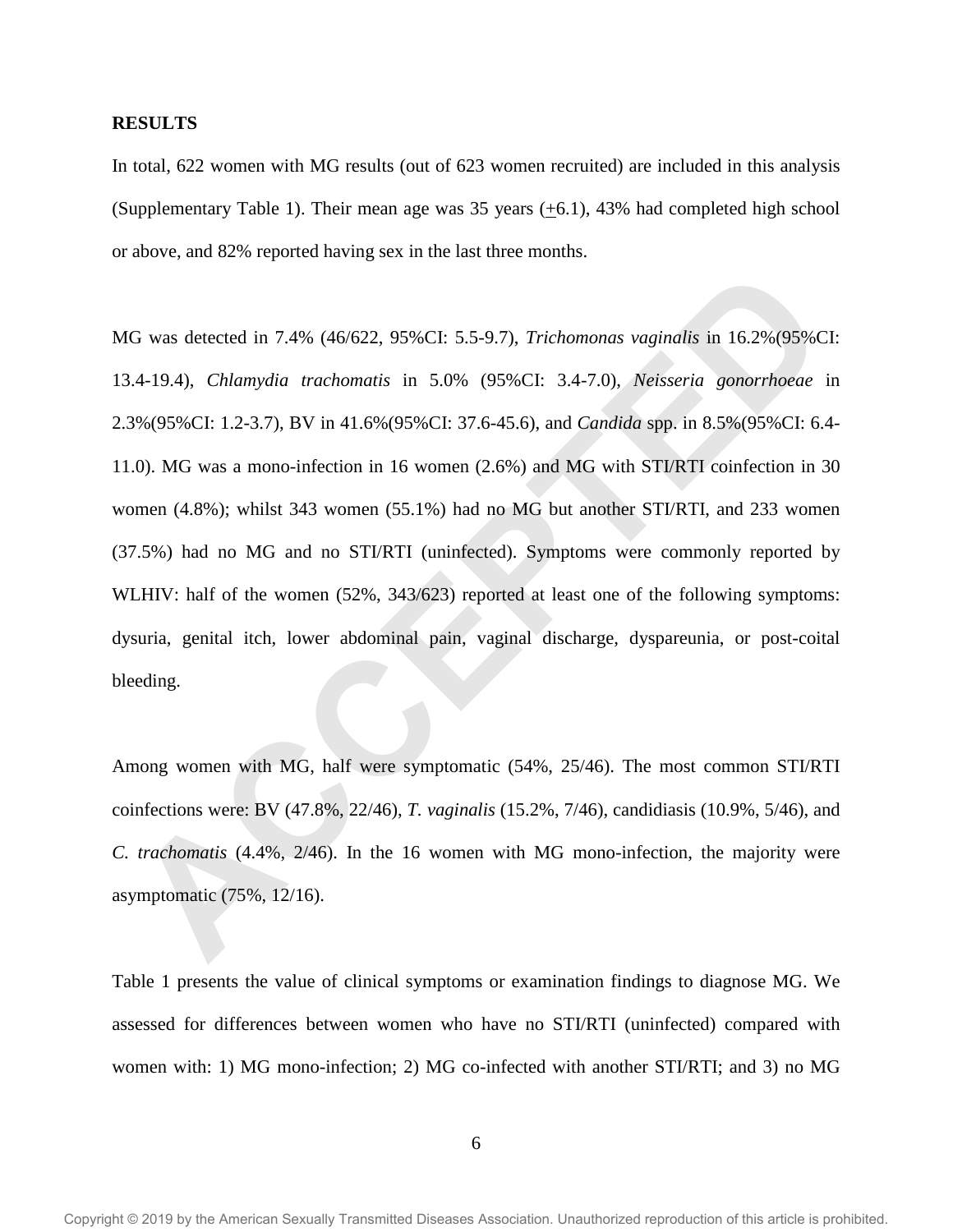but have another STI/RTI. We found that it was not possible to distinguish these groups from one another by just using clinical history or examination findings.

If we relied on syndromic management alone (i.e. clinician-suspected PID, vaginal discharge syndrome or any STI syndrome) to treat MG, only 15/46 of MG-infected women would have received any antibiotics: sensitivity 32.6% (95%CI: 19.5-48.0) and specificity 67.4% (95%CI: 63.4-71.2). One woman received azithromycin and doxycycline, and 14 women received doxycycline alone.

#### **DISCUSSION**

To our knowledge, this is the first study to comprehensively evaluate the clinical profile of MG in WLHIV in a LMIC. We extend the literature by showing MG was as common as other STIs but challenging to diagnose without using molecular diagnostics. The current practice of syndromic STI management will miss two-thirds of MG cases in this population of WLHIV, consistent with another South African study among WLHIV showing that syndromic management would miss 11/16 (69%) MG.(8) This is higher than missed chlamydia (44%), gonorrhoea (40%) and trichomoniasis (33%) using syndromic management.(8) mdrome or any STI syndrome) to treat MG, only 1546 of MG-infected women would have<br>eived any antibiotics: sensitivity 32.6% (95%CI: 19.5-48.0) and specificity 67.4% (95%C<br>A-4-71.2). One woman received azithromycin and doxy

The main strength of the study is that we evaluated a large number of WLHIV who had comprehensive assessments of genital symptoms, clinical examination and all were tested for mucosal STI/RTIs. This allowed us to carefully assess the clinical features of MG compared with women with no infection and other STI/RTIs. A limitation with this approach was that the recorded symptoms and clinical findings were dependent on the skills of the trained research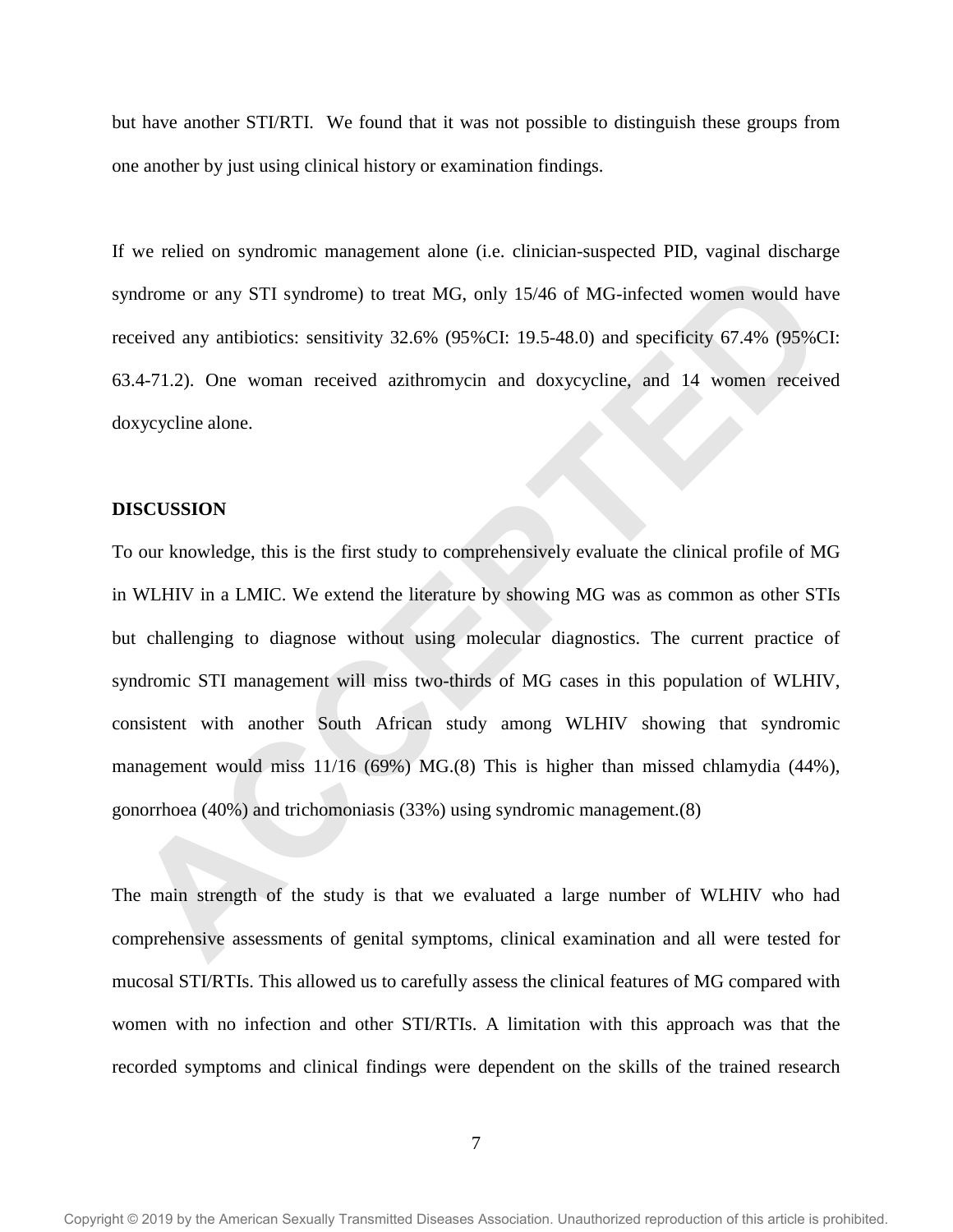nurses but this reflects the real-world level of care provided by nurses in South Africa. Our MG prevalence may be an underestimate as we tested cervical swabs (rather than vaginal swabs) and for the purpose of this study, we confirmed all MG positive cases on mPCR with a second MG test (MG Sacace).(9)

The reliance on patient-reported symptoms and clinical signs to identify women with MG would be challenging without molecular diagnostics. MG, by itself, is associated with relatively low inflammation compared to other STIs,(3) and so are often asymptomatic. Our findings that 46% of women with MG were asymptomatic is similar to a UK-based study that reported 56% of HIV-negative women with MG were asymptomatic.(2) When we excluded women with other STIs/RTIs, we found that 75% of women with MG mono-infection were asymptomatic. Though studies in HIV-negative women reported higher likelihood of post-coital bleeding and abnormal vaginal discharge for women with MG,(2, 6) our study among WLHIV demonstrates the difficulties of identifying MG in a real-world setting. The specificity of symptoms or signs for MG was low in a population where half of the women reported at least one urogenital symptom, and a high proportion were diagnosed with bacterial vaginosis (42%). are reliance on patient-reported symptoms and clinical signs to identify women with MG wouter challenging without molecular diagnostics. MG, by itself, is associated with relatively loflammation compared to other STIs.(3)

Our study findings have direct policy implications. First, the syndromic approach would not be sensitive or specific enough to detect MG in WLHIV. Second, in settings where MG is frequent but no testing is available, the choice of antibiotics included in syndromic STI management should, if possible, treat MG and reflect the local resistance profile of MG to ensure that MG is covered appropriately, and prevent the development of further resistance. Effective management of MG ideally require diagnostics with AMR detection that can also guide therapy.(10)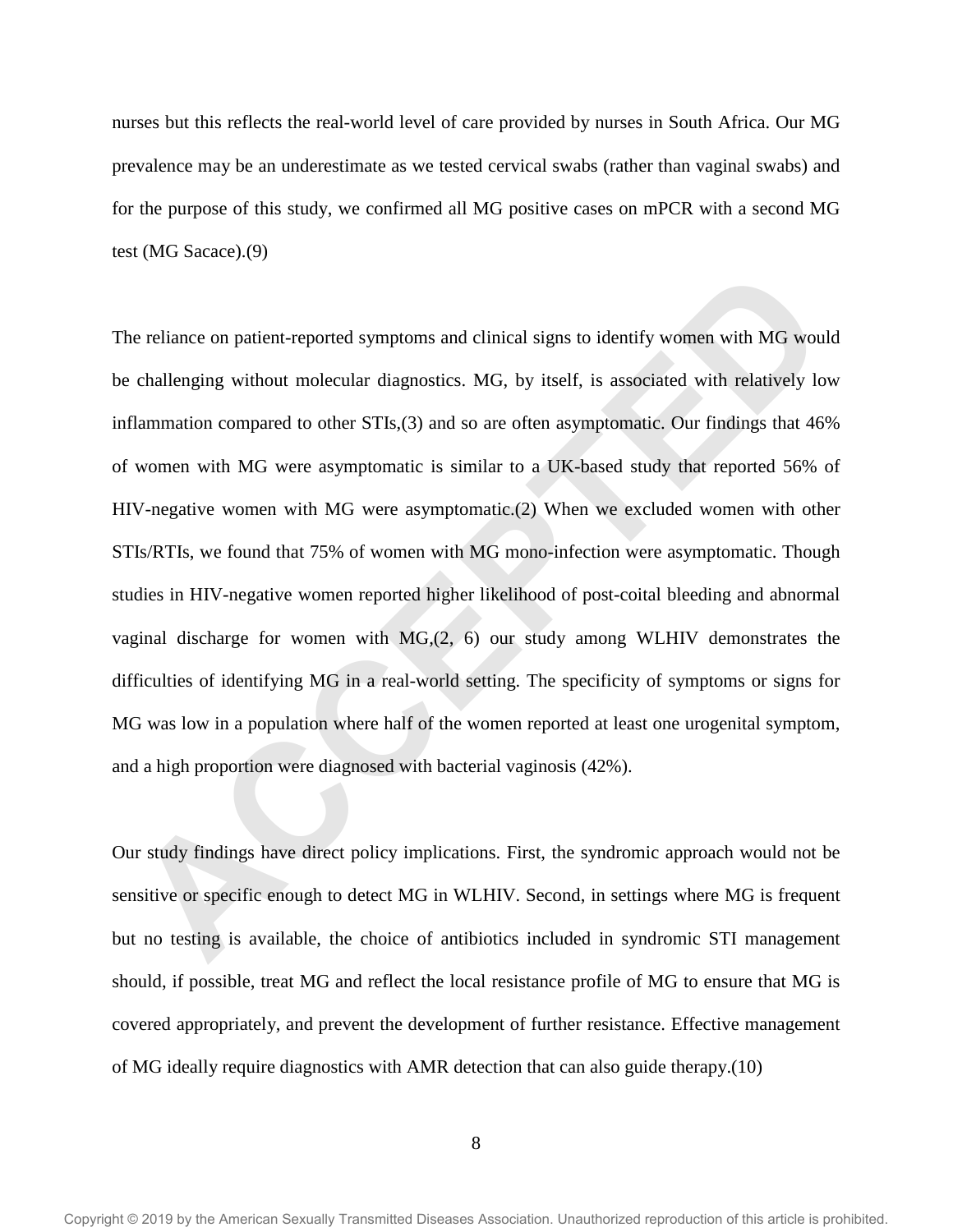In conclusion, MG infection is as common as other cervical STIs among WLHIV in South Africa but is challenging to diagnose based on clinical symptoms and examination findings alone. Molecular diagnostics with AMR testing for MG and *Neisseria gonorrhoeae* are needed for accurate detection so that appropriate treatment can be offered. In the absence of MG diagnostics, the drugs used in syndromic management of STIs should be carefully selected to cover for MG without fostering the development of resistance. MG-AMR monitoring should be included in future STI-AMR monitoring along that of *Neisseria gonorrhoeae*. Example of the syndromic management of STIs should be carefully selected to cover for M<br>
Activity fostering the development of resistance. MG-AMR monitoring should be included<br>
ture STI-AMR monitoring along that of *Neisse*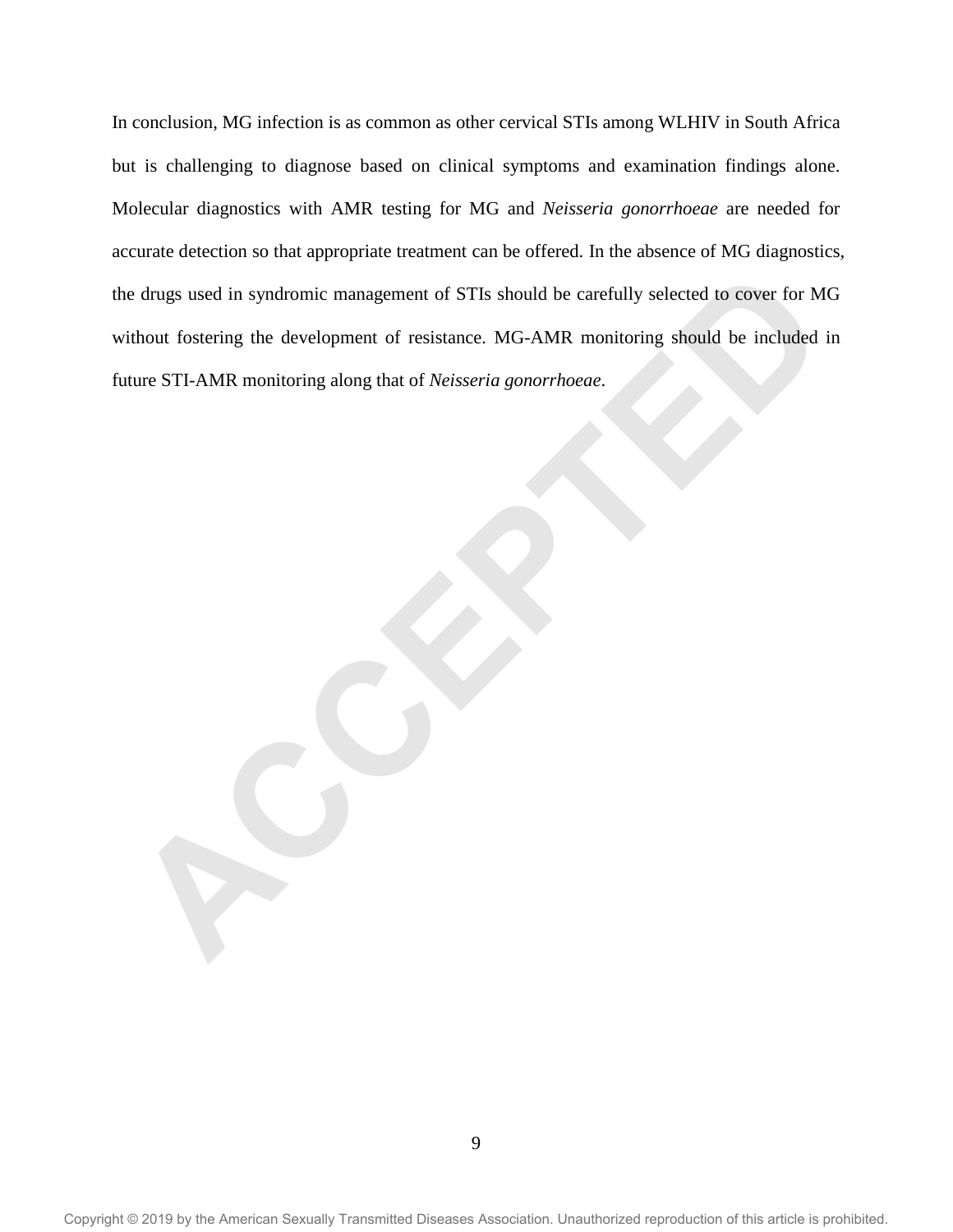# **Funding**

This work was supported by the European Commission (EC)  $7<sup>th</sup>$  Framework Programme under grant agreement No. HEALTH-2010-F2-265396.

# **Conflict of interest**

The authors have no conflicts of interest to disclose.

# **Acknowledgements**

\*HARP Study Group members include: A. Chikandiwa, E. Cutler, S. Delany-Moretlwe, D. A. Lewis, M.P. Magooa, V. Maseko, P. Michelow, B. Muzah, T. Omar, A. Puren (Johannesburg, South Africa); F. Djigma, J. Drabo, O. Goumbri-Lompo, N. Meda, B. Sawadogo, J. Simporé, A. Yonli, S. Zan (Ouagadougou, Burkina Faso); V. Costes, M-N. Didelot, S. Doutre, N. Leventoux, N. Nagot, J. Ngou, M. Segondy (Montpellier, France); and A. Devine, C. Gilham, L. Gibson, H. Kelly, R. Legood, P. Mayaud, H.A. Weiss (London, UK). **Example 16 interest**<br> **ARP** Study Group members include: A. Chikandiwa, E. Cutler, S. Delany-Moretlive, D.<br>
ARP Study Group members include: A. Chikandiwa, E. Cutler, S. Delany-Moretlive, D.<br>
ARP Study Group members inclu

We thank the HARP International Scientific Advisory Group (ISAG) constituted of Prof. C. Lacey (Chair, University of York, UK), Prof. Y-L. Qiao (Chinese Academy of Medical Sciences and Peking Union Medical College, Beijing, China), Prof. M. Chirenje (University of Harare, Zimbabwe) and Prof. S. de Sanjosé (Catalan Institute of Oncology, Barcelona, Spain).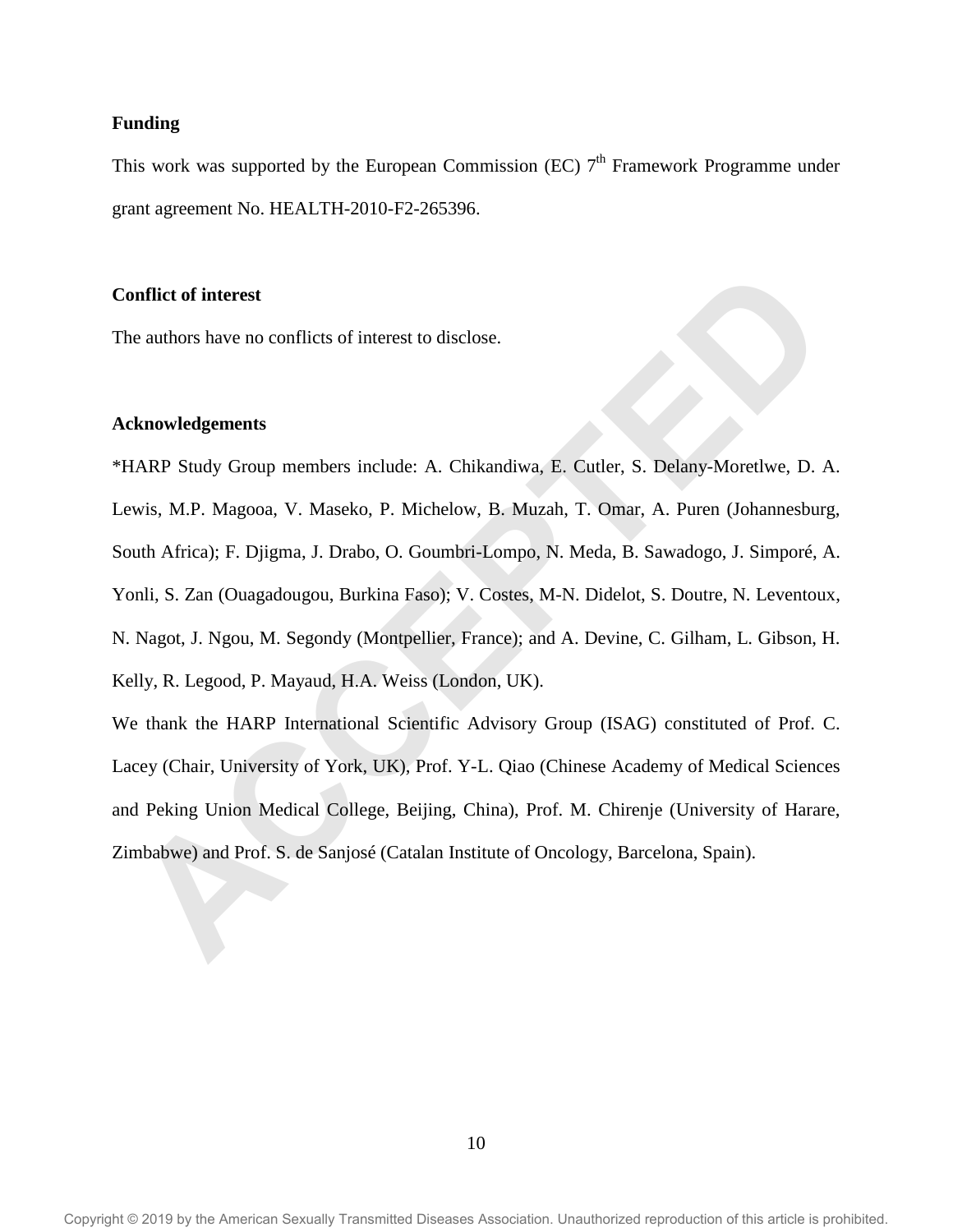# **Contributors**

PM, SDM, & MS conceived and planned the study; AC, SD, HK and PM coordinated the study, participant recruitment and management: MPM, MND and EM performed the lab testing and QC for MG and other STIs, JJO analysed the data and drafted the manuscript, and all authors revised and approved the final manuscript.

# **Ethical approval**

Ethical approval was granted by the Witwatersrand University in South Africa (no. 110707) and the London School of Hygiene and Tropical Medicine (no. 7400). vised and approval<br>
thical approval<br>
thical approval<br>
accelering the Witwatersrand University in South Africa (no. 110707)<br>
accelering to London School of Hygiene and Tropical Medicine (no. 7400).<br> **ACCEPT ACCEPT ACCEPT AC**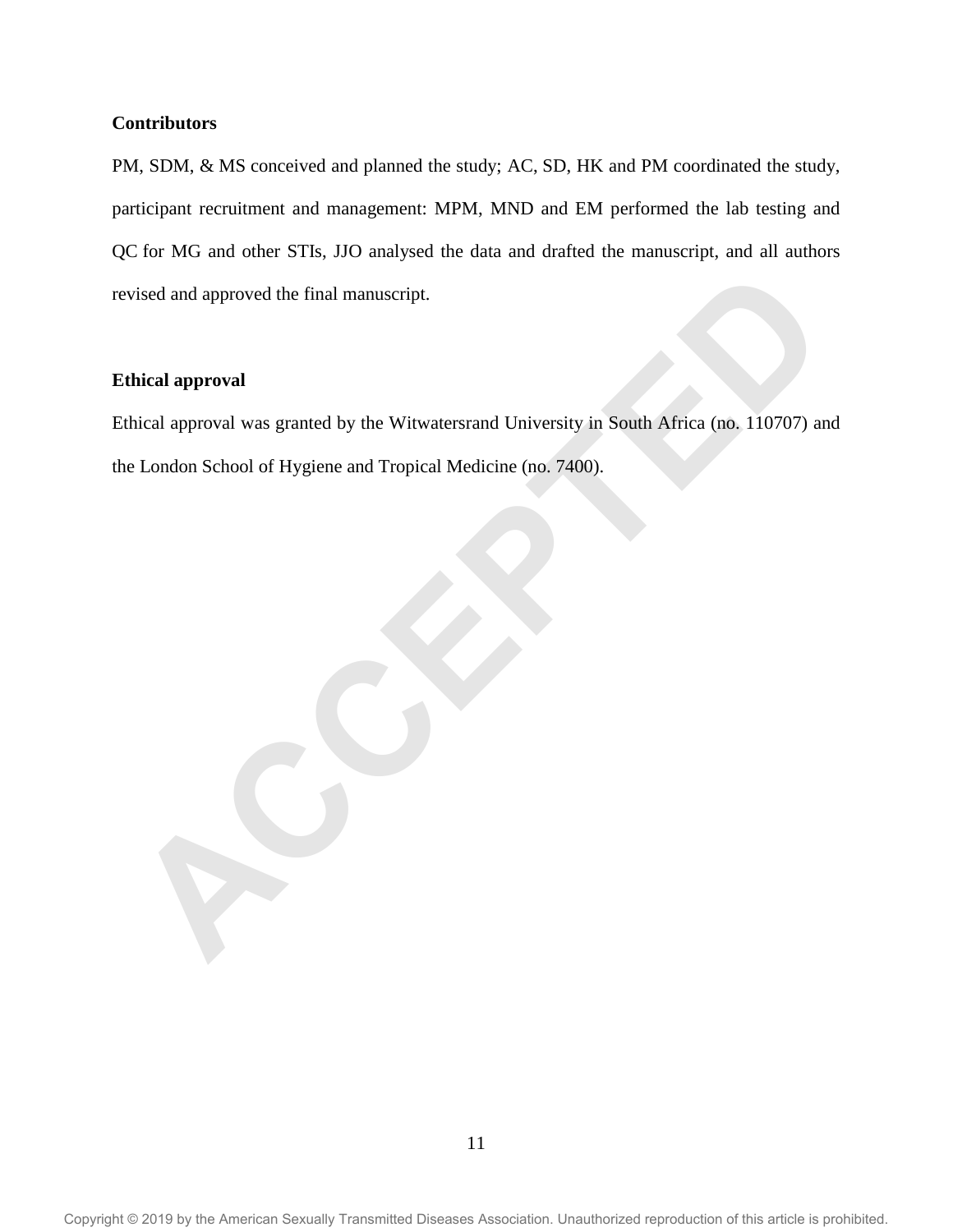# **REFERENCES**

- 1. Lis R, Rowhani-Rahbar A, Manhart LE**.** Mycoplasma genitalium infection and female reproductive tract disease: a meta-analysis. Clin Infect Dis. 2015;61(3):418-26.
- 2. Sonnenberg P, Ison CA, Clifton S, et al. Epidemiology of Mycoplasma genitalium in British men and women aged 16-44 years: evidence from the third National Survey of Sexual Attitudes and Lifestyles (Natsal-3). Int J Epidemiol. 2015;44(6):1982-94.
- 3. Dehon PM, McGowin CL**.** Mycoplasma genitalium infection is associated with microscopic signs of cervical inflammation in liquid cytology specimens. J Clin Microbiol. 2014;52(7):2398-405.
- 4. Department of Health, Republic of South Africa. Sexually Transmitted Infections Management Guidelines 2015. Accessed at https://www.health-e.org.za/wpcontent/uploads/2015/06/STIguidelines3-31-15cmyk.pdf. Accessed 10th August 2017. British men and women aged 16-44 years: evidence from the third National Survey<br>Sexual Attitudes and Lifestyles (Natsal-3). Int J Epidemiol. 2015;44(6):1982-94.<br>Dehon PM, McGowin CL. Mycoplasma genitalium infection is asso
- 5. Clark JL, Lescano AG, Konda KA, et al. Syndromic management and STI control in urban Peru. PLoS One. 2009;4(9):e7201.
- 6. Vandepitte J, Bukenya J, Hughes P, et al. Clinical characteristics associated with Mycoplasma genitalium infection among women at high risk of HIV and other STI in Uganda. Sex Transm Dis. 2012;39(6):487-91.
- 7. Kelly HA, Sawadogo B, Chikandiwa A, et al. Epidemiology of high-risk human papillomavirus and cervical lesions in African women living with HIV/AIDS: effect of anti-retroviral therapy. AIDS. 2017;31(2):273-85.
- 8. van der Eem L, Dubbink JH, Struthers HE, et al. Evaluation of syndromic management guidelines for treatment of sexually transmitted infections in South African women. Trop Med Int Health. 2016;21(9):1138-46.

12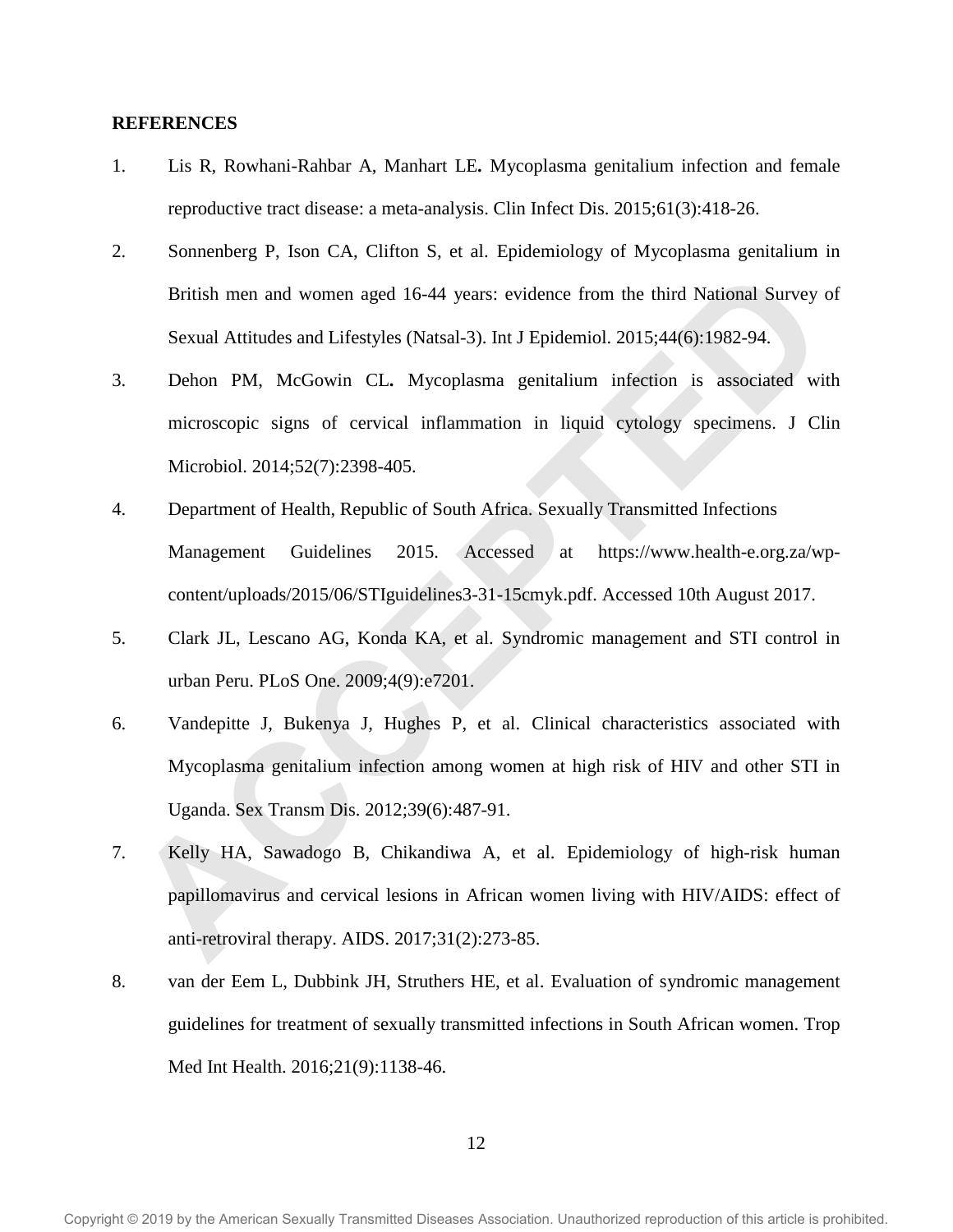- 9. Schachter J, Chow JM, Howard H, Bolan G, Moncada J**.** Detection of Chlamydia trachomatis by nucleic acid amplification testing: our evaluation suggests that CDCrecommended approaches for confirmatory testing are ill-advised. J Clin Microbiol. 2006;44(7):2512-7.
- 10. Read TRH, Fairley CK, Murray GL, et al. Outcomes of Resistance-guided Sequential Treatment of Mycoplasma genitalium Infections: A Prospective Evaluation. Clin Infect Dis. 2019;68(4):554-60. 2006;44(7):2512-7.<br>
Read TRH, Fairley CK, Murray GL, et al. Outcomes of Resistance-guided Sequenti<br>
Treatment of Mycoplasma genitalium Infections: A Prospective Evaluation. Clin Infe<br>
Dis. 2019:68(4):554-60.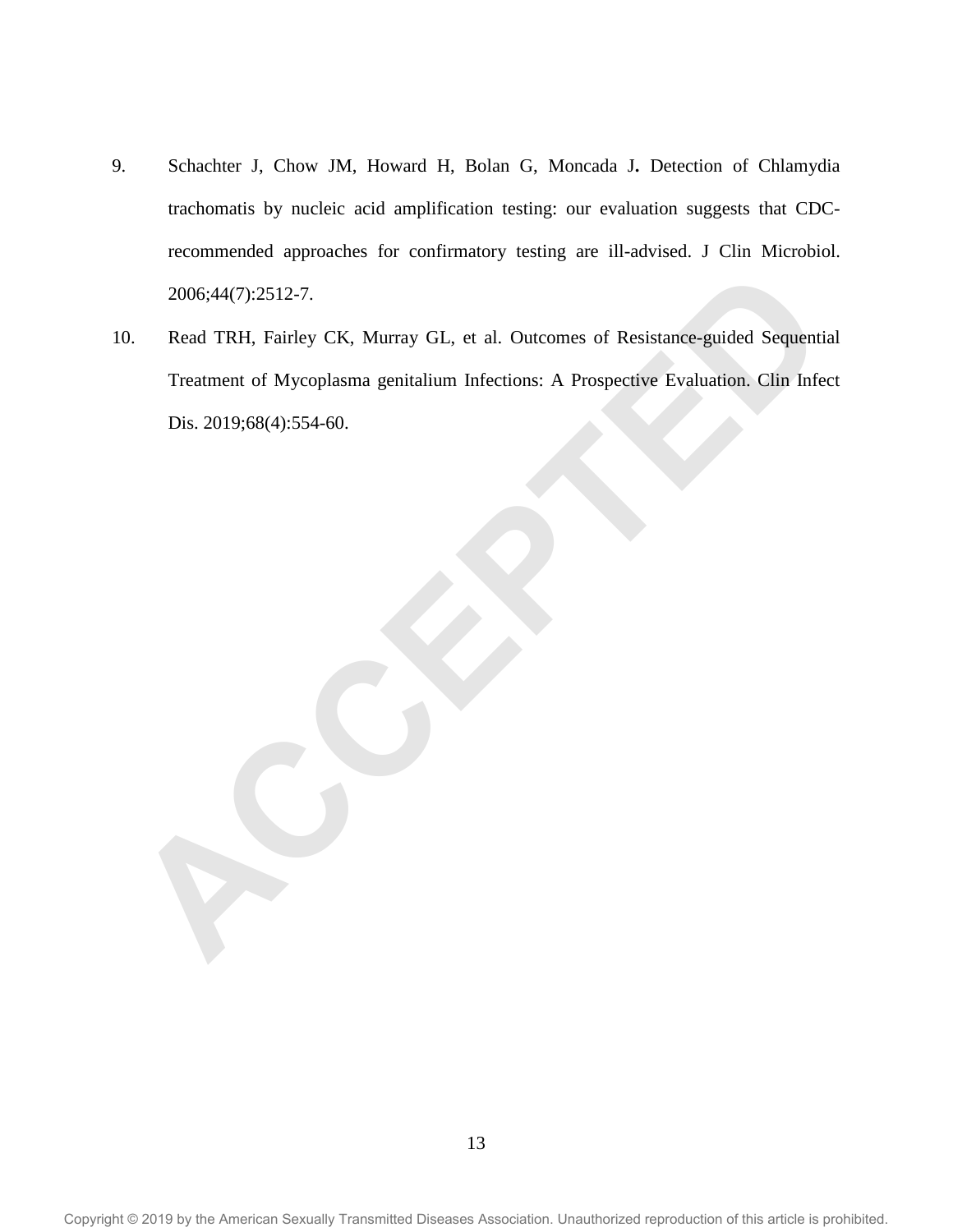# **Table 1. Multinomial multivariable logistic regression to compare among 622 WLHIV in South Africa, those with no MG and no STI/RTI (uninfected, i.e. MG- STI/RTI-, n=233) with WLHIV who had 1) MG mono-infection (MG+ STI/RTI-, n=16), 2) MG coinfection with another STI/RTI (MG+ STI/RTI+, n=30), and 3) no MG with another STI/RTI (MG- STI/RTI+, n=343)**

| Table 1. Multinomial multivariable logistic regression to compare among 622 WLHIV in South Africa, those with no MG and no STI/RTI (uninfected, |                              |         |                            |         |                            |         |
|-------------------------------------------------------------------------------------------------------------------------------------------------|------------------------------|---------|----------------------------|---------|----------------------------|---------|
| i.e. MG- STI/RTI-, n=233) with WLHIV who had 1) MG mono-infection (MG+ STI/RTI-, n=16), 2) MG coinfection with another STI/RTI (MG+             |                              |         |                            |         |                            |         |
| STI/RTI+, n=30), and 3) no MG with another STI/RTI (MG- STI/RTI+, n=343)                                                                        |                              |         |                            |         |                            |         |
| Characteristic                                                                                                                                  | MG+ STI/RTI-                 | P value | MG+ STI/RTI+               | P value | MG-STI/RTI+                | P value |
|                                                                                                                                                 | vs. uninfected               |         | vs. uninfected             |         | vs. uninfected             |         |
|                                                                                                                                                 | $APOR$ <sup>#</sup> (95% CI) |         | APOR <sup>#</sup> (95% CI) |         | APOR <sup>#</sup> (95% CI) |         |
| Self-reported symptoms                                                                                                                          |                              |         |                            |         |                            |         |
| Dysuria $(n=80)$                                                                                                                                | $0.33(0.04-3.01)$            | 0.325   | $3.23(1.30-8.05)$ *        | 0.012   | $1.12(0.66-1.90)$          | 0.663   |
| Genital itch $(n=110)$                                                                                                                          | $0.83(0.20-3.42)$            | 0.796   | $1.93(0.79-4.68)$          | 0.146   | $1.16(0.73-1.84)$          | 0.536   |
| Lower abdominal pain $(n=158)$                                                                                                                  | $0.23(0.04-1.37)$            | 0.106   | $1.70(0.75-3.86)$          | 0.206   | $1.02(0.69-1.52)$          | 0.911   |
| Vaginal discharge $(n=82)$                                                                                                                      |                              |         | $3.77(1.43-9.92)$ **       | 0.007   | $2.07(1.18-3.62)*$         | 0.011   |
| Dyspareunia (n=112)                                                                                                                             | $0.34(0.04-2.73)$            | 0.312   | $1.55(0.60-3.96)$          | 0.364   | $1.32(0.84-2.07)$          | 0.223   |
| Post coital bleeding (n=35)                                                                                                                     | $0.92(0.10-8.33)$            | 0.940   | $1.03(0.21-5.00)$          | 0.973   | $0.81(0.39-1.69)$          | 0.573   |
| <b>Clinical signs</b>                                                                                                                           |                              |         |                            |         |                            |         |
| Vulval inflammation $(n=4)$                                                                                                                     |                              |         | 7.37 (0.41-133.80)         | 0.177   | $1.23(0.11-13.70)$         | 0.869   |
| Vaginal inflammation $(n=8)$                                                                                                                    |                              |         | $4.55(0.26 - 78.35)$       | 0.296   | 3.44 (0.41-28.98)          | 0.255   |
| Vaginal discharge (n=165)                                                                                                                       | $0.41(0.09-1.94)$            | 0.261   | $1.14(0.47 - 2.77)$        | 0.780   | $1.58(1.06-2.34)$ *        | 0.023   |
| Endocervical discharge $(n=74)$                                                                                                                 | $0.40(0.05-3.32)$            | 0.399   | $0.47(0.10-2.11)$          | 0.321   | $0.95(0.57-1.60)$          | 0.849   |
| Contact bleeding (n=267)                                                                                                                        | $0.79(0.26-2.42)$            | 0.682   | $0.82(0.36-1.86)$          | 0.633   | $1.44(1.02-2.03)*$         | 0.038   |
| <b>Clinician diagnosis</b>                                                                                                                      |                              |         |                            |         |                            |         |
| Any STI syndrome (n=192)                                                                                                                        | $1.03(0.77-1.36)$            | 0.861   | $1.03(0.81 - 1.31)$        | 0.797   | $1.05(0.86-1.28)$          | 0.636   |
| Vaginal discharge syndrome (n=98)                                                                                                               | $0.45(0.06-3.58)$            | 0.449   | $2.29(0.91 - 5.79)$        | 0.079   | $1.49(0.92 - 2.42)$        | 0.109   |
| Pelvic inflammatory disease (PID) syndrome $(n=9)$                                                                                              | Ø                            |         | Ø                          |         | $3.00(0.74-12.18)$         | 0.123   |